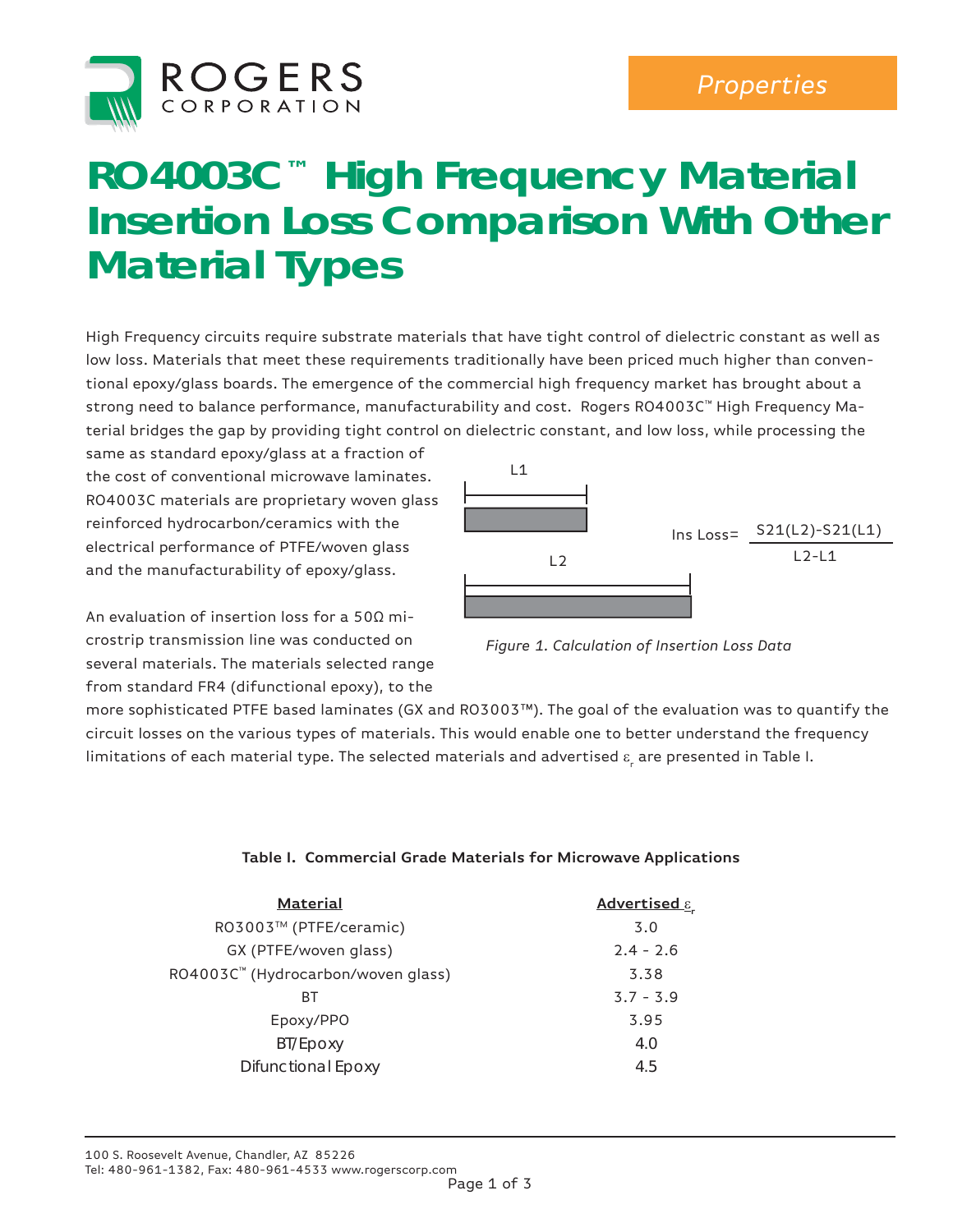

In order to obtain the insertion loss of the 50Ω lines, two different length lines, 3 and 7 inches long, were measured for  $S_{21}$  from 0.1 to 18 GHz on a network analyzer. The difference of the two measured values was divided by the difference in the length of the lines. The result of this operation would yield the insertion loss of the incremental length of the line thus eliminating most of the losses caused by reflections at the launch site. Figure I displays the method used for calculation. All circuits were fabricated on 0.030" material with 1 oz copper.

Regression analysis was conducted on the various resultant measurements to obtain a linear characterization of the insertion loss versus frequency. Figure II and Table II provide data based on the regression models for all six materials at various frequencies.

| Frequency    | <b>RO3003</b> | <b>GX</b> | RO4003   | <b>BT Glass</b> | Epoxy/PPO | BT/Epoxy | <b>Difunct</b> |
|--------------|---------------|-----------|----------|-----------------|-----------|----------|----------------|
| <b>Epoxy</b> |               |           |          |                 |           |          |                |
| 0.5          | $-0.003$      | $-0.006$  | $-0.009$ | $-0.017$        | $-0.022$  | $-0.027$ | $-0.039$       |
| 1            | $-0.007$      | $-0.012$  | $-0.018$ | $-0.033$        | $-0.043$  | $-0.054$ | $-0.078$       |
| 2.5          | $-0.017$      | $-0.031$  | $-0.044$ | $-0.082$        | $-0.106$  | $-0.132$ | $-0.192$       |
| 5            | $-0.036$      | $-0.063$  | $-0.088$ | $-0.167$        | $-0.216$  | $-0.269$ | $-0.391$       |
| 10           | $-0.071$      | $-0.126$  | $-0.176$ | $-0.334$        | $-0.431$  | $-0.538$ | $-0.782$       |
| 15           | $-0.107$      | $-0.189$  | $-0.265$ | $-0.501$        | $-0.647$  | $-0.807$ | $-1.174$       |
| 18           | $-0.128$      | $-0.226$  | $-0.318$ | $-0.602$        | $-0.777$  | $-0.969$ | $-1.409$       |
|              |               |           |          |                 |           |          |                |

## **Table II. Insertion Loss vs. Frequency in dB/inch for 0.030" (0.762mm) material**





100 S. Roosevelt Avenue, Chandler, AZ 85226 Tel: 480-961-1382, Fax: 480-961-4533 www.rogerscorp.com